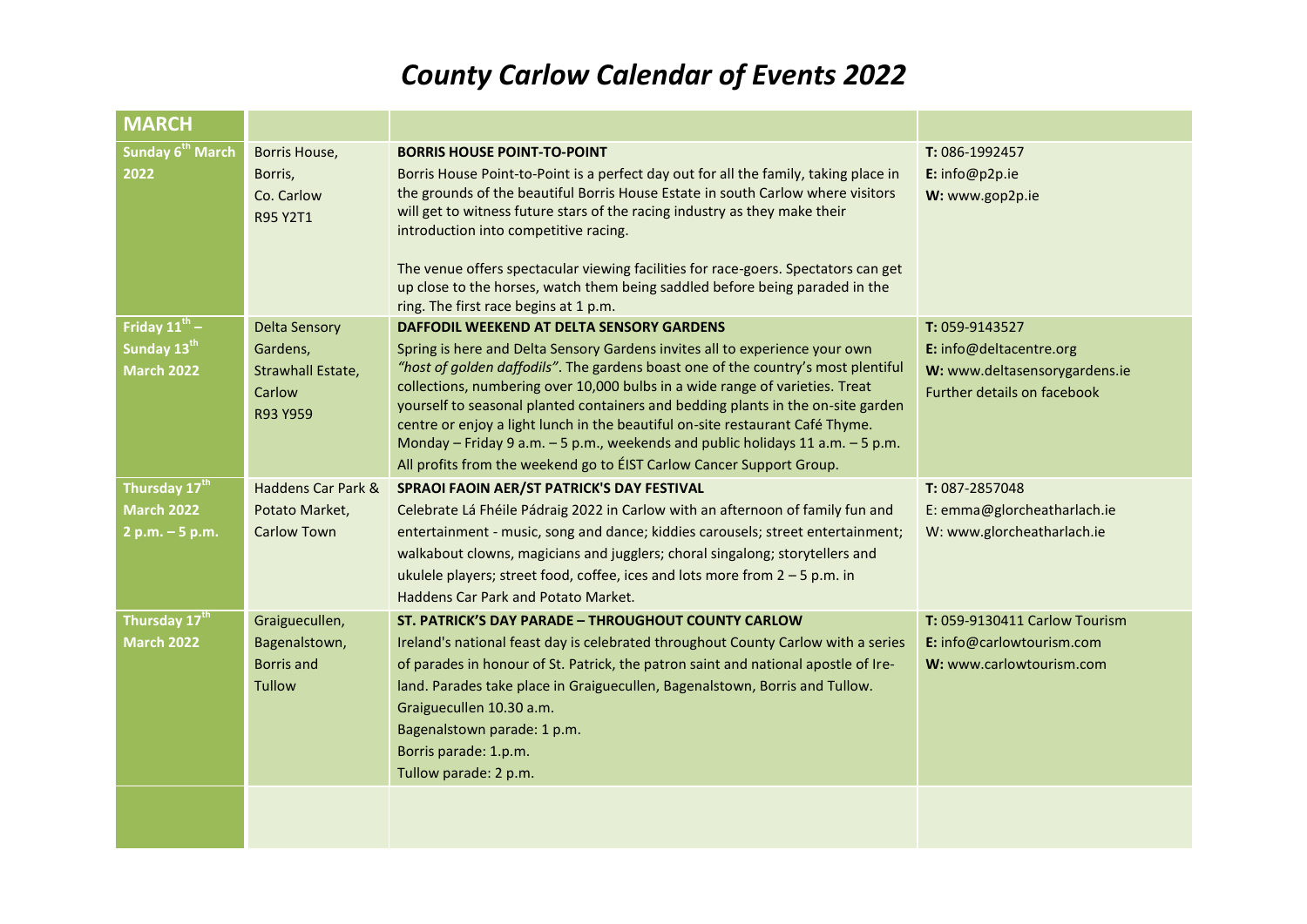| <b>APRIL</b>                                                         |                                                                    |                                                                                                                                                                                                                                                                                                                                                                                                                                                                                                                                                                                                                                                                                                                  |                                                                                                           |
|----------------------------------------------------------------------|--------------------------------------------------------------------|------------------------------------------------------------------------------------------------------------------------------------------------------------------------------------------------------------------------------------------------------------------------------------------------------------------------------------------------------------------------------------------------------------------------------------------------------------------------------------------------------------------------------------------------------------------------------------------------------------------------------------------------------------------------------------------------------------------|-----------------------------------------------------------------------------------------------------------|
| Friday $1st$ – Friday<br>8 <sup>th</sup> April 2022                  | SBI HQ,<br>Graiguecullen,<br>Carlow<br>R93 C5Y6                    | <b>BILLIARDS WORLD MATCHPLAY CHAMPIONSHIP &amp; IRISH OPEN</b><br>The much-anticipated World Matchplay short-format Billiards championship will<br>be held in Carlow in 2022. As a warm-up to the World Matchplay, SB Academy<br>will also host the 2022 Irish Open, which is open to anyone. See website for en-<br>try details.<br>Irish Open: Friday 1 <sup>st</sup> – Sunday 3 <sup>rd</sup> April<br>World Matchplay Championship: Monday 4 <sup>th</sup> – Friday 8 <sup>th</sup> April                                                                                                                                                                                                                    | T: 059-9146888<br>E: info@sbireland.ie<br>W:<br>sbireland.ie/2022/02/08/2022-world-<br>matchplay/         |
| Friday $8^{th}$ – Sun-<br>day 10 <sup>th</sup><br><b>April 2022</b>  | Leighlinbridge,<br>Co.Carlow                                       | <b>FLEADH CHEOIL CHEATHARLACH</b><br>An extensive programme of events is promised featuring session trails, tráth na<br>gceist, junior musician sessions and a mini-Gaeltacht. Competitions will be held<br>on Saturday April 9 <sup>th</sup> beginning with the "Fun Fleadh" for all primary school<br>musicians, followed by Comhaltas competitions that afternoon.                                                                                                                                                                                                                                                                                                                                            | Entry and membership forms are availa-<br>ble from: facebook.com/carlowfleadh/                            |
| Saturday $9^{th}$ –<br>Tuesday 19 <sup>th</sup><br><b>April 2022</b> | Rathwood, Rath,<br>Tullow, Co. Carlow                              | <b>RATHWOOD'S EASTER EGGPERIENCE</b><br>Get ready to join the Easter Bunny for an action-packed egg hunt. The Easter<br>Bunny is up to his usual tricks of hiding Easter Eggs as well as some other things<br>that do not belong to him. We join our family as they prepare for an Easter Egg<br>adventure. But something is not right  and it looks like the family will have to<br>hunt for more than Easter eggs.  In a musical show full of dance and songs<br>that's all splashed with colour images, the children (and the grown-ups) will have<br>to help find the hidden Easter eggs and whatever else the Easter Bunny has hid-<br>den.                                                                 | T: 059-915 6285<br>E: info@rathwood.com<br>W: www.rathwood.com                                            |
| Saturday 16th<br><b>April 2022</b>                                   | <b>Delta Sensory</b><br>Gardens,<br>Strawhall Estate,<br>Carlow    | <b>EASTER EGGSTRAVAGANZA AT DELTA SENSORY GARDENS</b><br>Join Mr Hop - the Easter Bunny and his friends for some egg-citing family fun.<br>Lunches, tea/coffee and snacks available in the on-site Café Thyme. Delta<br>Sensory Gardens are set on a 2.5 acre site with 16 interconnecting gardens, with<br>Easter the perfect time to discover the foliage and plants of the spring and early<br>summer period.                                                                                                                                                                                                                                                                                                 | T: 059-9143527<br>E: info@deltacentre.org<br>W: www.deltasensorygardens.ie<br>Further details on facebook |
| <b>MAY</b>                                                           |                                                                    |                                                                                                                                                                                                                                                                                                                                                                                                                                                                                                                                                                                                                                                                                                                  |                                                                                                           |
| Friday $6^{th}$ –<br>Sunday 8 <sup>th</sup><br><b>May 2022</b>       | <b>Mount Leinster</b><br>/Blackstairs Moun-<br>tains/River Barrow/ | <b>CARLOW SUMMER WALKING FESTIVAL</b><br>Carlow's majestic Blackstairs Mountains and River Barrow together with the<br>charming villages of rural Carlow feature in this year's Carlow Summer Walking<br>Festival. The festival caters to all levels of walkers, from very experienced hill<br>walkers out to enjoy an invigorating mountain trek to novices seeking some<br>peace and tranquillity along more leisurely routes. There is a choice of over 15<br>different walks plus family activities along the River Barrow including canoeing<br>safari trails with Go-With-the-Flow River Adventures, Pure Adventure and Paddle<br>Your Own Canoe and bike and hike options with Waterside Bike and Hike in | T: 059-9130411<br>E: info@carlowtourism.com<br>W: www.carlowtourism.com                                   |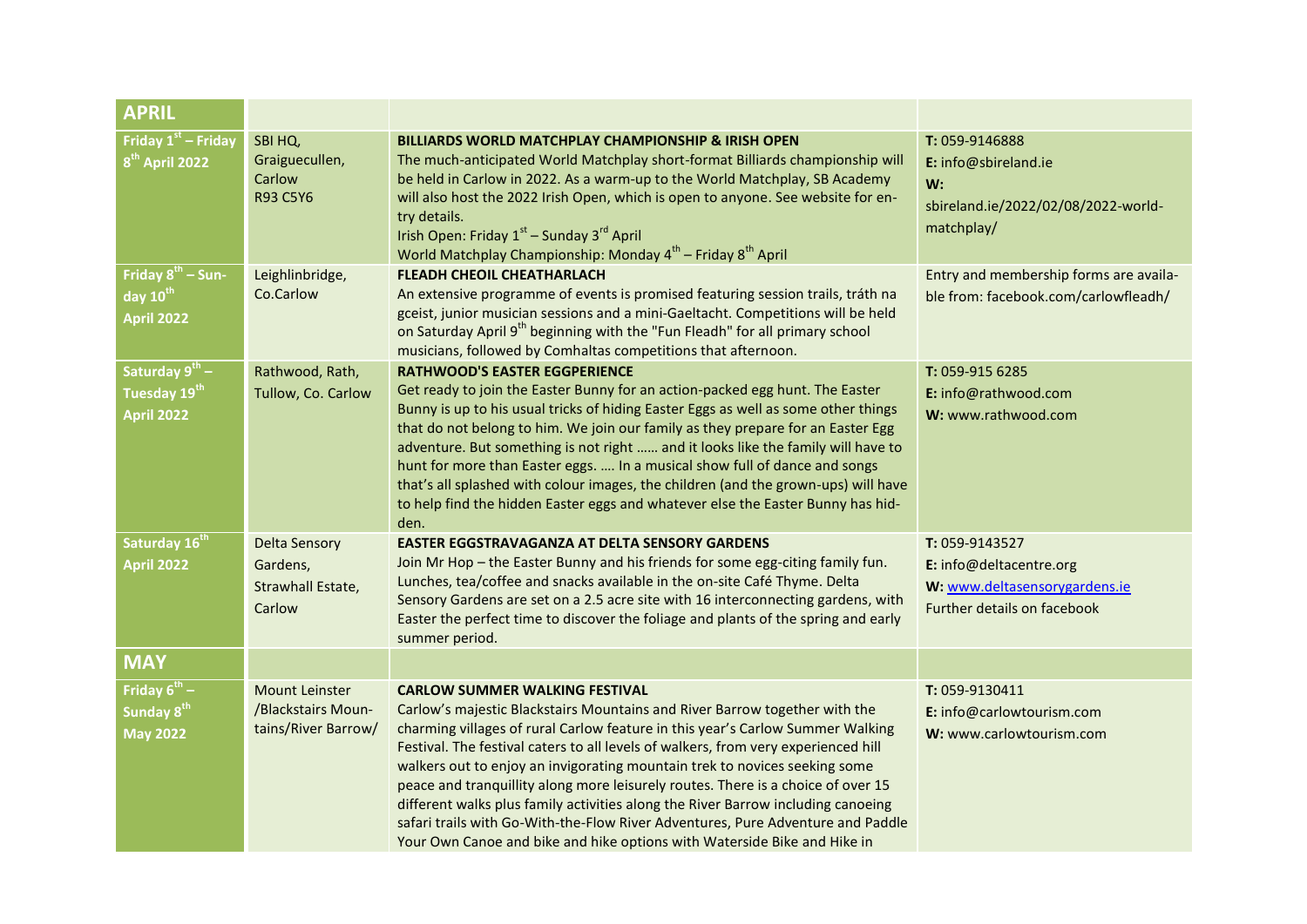|                                                                            |                                                                               | Graiguenamanagh.                                                                                                                                                                                                                                                                                                                                                                                                                                                                   |                                                                                                   |
|----------------------------------------------------------------------------|-------------------------------------------------------------------------------|------------------------------------------------------------------------------------------------------------------------------------------------------------------------------------------------------------------------------------------------------------------------------------------------------------------------------------------------------------------------------------------------------------------------------------------------------------------------------------|---------------------------------------------------------------------------------------------------|
| Sunday 8 <sup>th</sup><br><b>May 2022</b>                                  | <b>Carlow Rugby Club</b><br>Grounds,<br>Oak Park,<br><b>Carlow Town</b>       | <b>VINTAGE CAR FAIR - CARLOW RUGBY CLUB</b><br>A day not to be missed if you own or enjoy looking at a marvellous display of<br>vintage and classic cars and tractors from pre-war to the 1980s. Various activities<br>for all family members, young and old including entertainment, a dog show and<br>food stalls.                                                                                                                                                               | $T: 087 - 2222105$<br>W:<br>www.carlowvintageandclassicmotorclub<br>.com                          |
| Saturday 14 <sup>th</sup> -<br>Sunday 15 <sup>th</sup><br><b>May 2022</b>  | The Seven Oaks<br>Hotel,<br>Athy Road,<br>Carlow                              | <b>CARLOW STAGES RALLY</b><br>A significant event in rallying showcasing the Mark II, a now unique car in motor-<br>ing history. The only event in Ireland with a separate rally for Mark II cars. 110km<br>of stages around the Kildavin/Clonegal/Monaughrim areas                                                                                                                                                                                                                | E: secretary@carlowcarclub.ie<br>W: www.carlowcarclub.ie                                          |
| <b>JUNE</b>                                                                |                                                                               |                                                                                                                                                                                                                                                                                                                                                                                                                                                                                    |                                                                                                   |
| Thursday 2 <sup>nd</sup> -<br>Saturday 5 <sup>th</sup><br><b>June 2022</b> | Carlow Golf Club,<br>Deerpark,<br><b>Carlow Town</b>                          | <b>CARLOW GOLF CLUB-A FESTIVAL OF GOLF</b><br>One of the most enjoyable events celebrating the start of summer is the Carlow<br>Golf Club Festival of Golf which features plenty of prizes, team spirit and a<br>friendly welcome.                                                                                                                                                                                                                                                 | $T: 059-9131695$<br>E: info@carlowgolfclub.ie<br>W: www.carlowgolfclub.ie                         |
| Friday 3 <sup>rd</sup> – Mon-<br>day 6 <sup>th</sup><br><b>June 2022</b>   | Carlow, Kildare,<br>Laois                                                     | <b>GORDON BENNETT CLASSIC ROAD RUN</b><br>This four-day event and fun run takes place over the June Bank Holiday covering<br>the counties of Laois, Carlow and Kildare, all three of which were chosen for the<br>original 1903 race. This historic route offers visitors many interesting and scenic<br>locations in the region, while celebrating and discovering, "The Race that saved<br>Motor Sport".                                                                         | T: 086-2625999 / 087-9885204<br>E: info@gordonbennettclassic.ie<br>W: www.gordonbennettclassic.ie |
| Saturday 4 <sup>th</sup> –<br>Sunday 5 <sup>th</sup><br>June 2022          | <b>Carlow Rowing</b><br>Club,<br>Barrow Track,<br><b>Carlow Town</b>          | <b>CARLOW REGATTA 2022</b><br>One of the oldest rowing festivals in the country celebrating its 163rd year in<br>2022. Eights, quads and scull racing from 9 a.m. - 6 p.m.                                                                                                                                                                                                                                                                                                         | T: 085-7504758 - Avril<br>E:<br>secretarycarlowrowingclub@gmail.com                               |
| Tuesday 7 <sup>th</sup> –<br>Sunday 12 <sup>th</sup><br><b>June 2022</b>   | <b>Grounds of Carlow</b><br>College,<br>College Street,<br><b>Carlow Town</b> | <b>CARLOW ARTS FESTIVAL</b><br>This year's festival is another celebration of the many riches the arts have to<br>offer from national and international artists. Six days of extraordinary and<br>innovative exhibitions, circus, dance, street art, parade, magic, theatre<br>performances, comedy shows and live music. The festival displays a vibrant<br>programme of events featuring a dynamic range of entertainment and arts and<br>transforms Carlow into a cultural hub. | $T: 059 - 9173381$<br>E: info@carlowartsfestival.com<br>W: www.carlowartsfestival.com             |
| Friday $10^{th}$ –<br>Sunday 12 <sup>th</sup>                              | Borris House,<br>Borris,<br>Co. Carlow                                        | <b>BORRIS HOUSE FESTIVAL OF WRITING AND IDEAS</b><br>The Festival of Writing and Ideas will mark its tenth year in 2022, bringing a<br>weekend of stimulating dialogue and discourse, gathering together intriguing                                                                                                                                                                                                                                                                | E: info@festivalofwritingandideas.com<br>W: www.festivalofwritingandideas.com                     |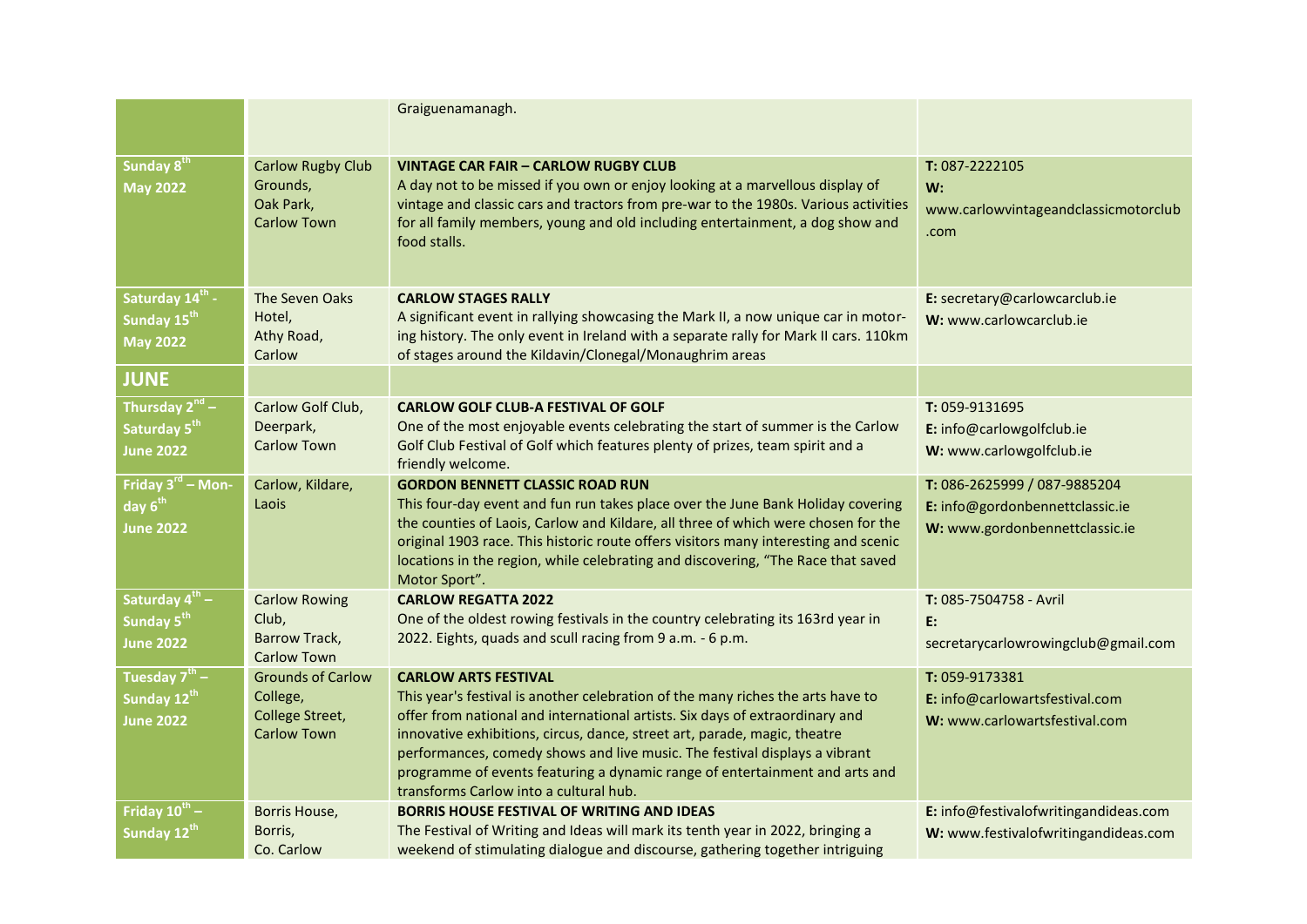| <b>June 2022</b>                                            |                                                                                                         | international minds - historians, novelists, journalists, film-makers, poets,<br>theatre directors, war correspondents, biographers, artists and political<br>commentators - for a weekend of stimulating dialogue and discussion. The<br>Borris House Festival has become known for its languid and laid-back feel -<br>selected as Best Literary Festival in the World 2019 by the Telegraph and Net-a-<br>Porter.                                                                                                                                                                                                                                                                                                                                   |                                                                                                              |
|-------------------------------------------------------------|---------------------------------------------------------------------------------------------------------|--------------------------------------------------------------------------------------------------------------------------------------------------------------------------------------------------------------------------------------------------------------------------------------------------------------------------------------------------------------------------------------------------------------------------------------------------------------------------------------------------------------------------------------------------------------------------------------------------------------------------------------------------------------------------------------------------------------------------------------------------------|--------------------------------------------------------------------------------------------------------------|
| Saturday 11 <sup>th</sup><br><b>June 2022</b>               | At various locations<br>throughout Carlow                                                               | <b>CRUINNIÚ NA NÓG</b><br>Cruinniú na nÓg is a day for children and young people which empowers them to<br>develop their creative expression with the opportunity to participate in lots of<br>free creative activities in the Carlow area. It's Ireland's and Carlow's national day<br>for 'doing', 'making' and 'creating'!                                                                                                                                                                                                                                                                                                                                                                                                                          | W: cruinniu.creativeireland.gov.ie<br>More details available on « Creative<br>Ireland Carlow » facebook page |
| Sunday 12th<br><b>June 2022</b><br>9 a.m.                   | River Barrow,<br>Carlow Town Park,<br><b>Carlow Town</b>                                                | <b>BARROW DRAGON BOAT REGATTA</b><br>Come along and enjoy or participate in the unique spectacle of dragon boating<br>as the Irish Dragon Boat Association brings one of its dynamic and colourful<br>events to the River Barrow, Carlow Town. No previous experience required.                                                                                                                                                                                                                                                                                                                                                                                                                                                                        | T: 059-9161685<br>W: www.dragonboat.ie                                                                       |
| Saturday, 25 <sup>th</sup><br><b>June 2022</b>              | <b>Tinryland Gaelic</b><br>Football Club,<br>Tinryland<br>N80/Junction 5 M9,<br><b>Near Carlow Town</b> | <b>SUMMER PICNIC</b><br>Join us for a day of great entertainment. Outdoor market from noon until 6 p.m.<br>with spectacular music by 21 <sup>st</sup> century ABBA from 6 p.m. until 11 p.m.                                                                                                                                                                                                                                                                                                                                                                                                                                                                                                                                                           | https://m.facebook.com/events/598296<br>974919751/                                                           |
| <b>JULY</b>                                                 |                                                                                                         |                                                                                                                                                                                                                                                                                                                                                                                                                                                                                                                                                                                                                                                                                                                                                        |                                                                                                              |
| Friday 22 <sup>nd</sup> July -<br>Monday 1st<br>August 2022 | <b>Throughout County</b><br>Carlow                                                                      | <b>CARLOW GARDEN FESTIVAL 2022</b><br>The Carlow Garden Festival is a wonderful opportunity for budding and<br>experienced gardeners and nature lovers to obtain practical advice from a range<br>of informative workshops while visiting the many beautiful gardens in the coun-<br>ty. With gardens in full bloom and with the majority of gardening work complet-<br>ed, the festival is the ideal time to relax, admire the work of others and make<br>gardening plans for the coming months and year ahead. Highlights include James<br>Wong of the BBC at Kilgraney House and Herb Gardens, Tom Coward of Gravetye<br>Manor in Altamont Plant Sales and James Alexander Sinclair at Duckett's Grove<br><b>Historic House and Walled Gardens.</b> | T: 059-9130411<br>E: info@carlowtourism.com<br>W: www.carlowgardentrail.com                                  |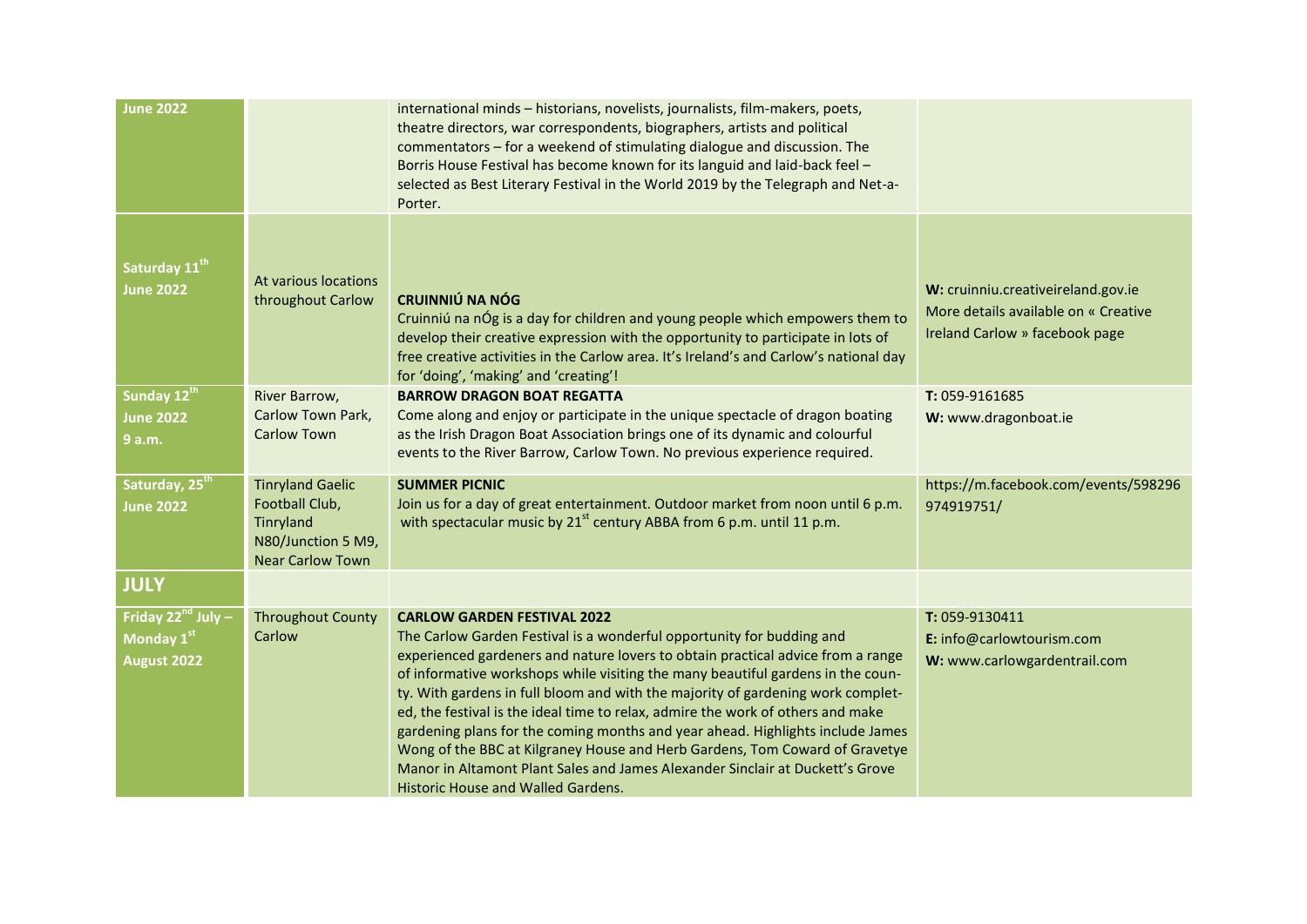| Friday $29^{th}$ July -<br>Monday 1st<br>August 2022           | Carlow Golf Club,<br>Deerpark,<br><b>Carlow Town</b> | <b>CARLOW GOLF CLUB-A FESTIVAL OF GOLF</b><br>One of the most enjoyable events celebrating the start of summer is the Carlow<br>Golf Club Festival of Golf which features plenty of prizes, team spirit and a<br>friendly welcome.                                                                                                                                                                                                                                                                                                                                                                                                                                                                                                                                                                                                                                                                                                                                                                                                                                                                                                           | T: 059-9131695<br>E: info@carlowgolfclub.ie<br>W: www.carlowgolfclub.ie            |
|----------------------------------------------------------------|------------------------------------------------------|----------------------------------------------------------------------------------------------------------------------------------------------------------------------------------------------------------------------------------------------------------------------------------------------------------------------------------------------------------------------------------------------------------------------------------------------------------------------------------------------------------------------------------------------------------------------------------------------------------------------------------------------------------------------------------------------------------------------------------------------------------------------------------------------------------------------------------------------------------------------------------------------------------------------------------------------------------------------------------------------------------------------------------------------------------------------------------------------------------------------------------------------|------------------------------------------------------------------------------------|
| <b>AUGUST</b>                                                  |                                                      |                                                                                                                                                                                                                                                                                                                                                                                                                                                                                                                                                                                                                                                                                                                                                                                                                                                                                                                                                                                                                                                                                                                                              |                                                                                    |
| Saturday $13^{th}$ –<br>Sunday 14 <sup>th</sup><br>August 2022 | Carlow College/St<br>Patrick's, Carlow<br>Town       | CARLOW VINTAGE AND CLASSIC MOTOR CLUB VINTAGE CAR DISPLAY<br>A great opportunity for all the family to enjoy a marvellous display of vintage<br>and classic cars and tractors from pre-war to the 1980s in the stunning location<br>of Carlow College, St Patrick's in the centre of Carlow Town.<br>As in previous years, there will be an annual parade of cars through Carlow Town<br>on the evening of Saturday, August 13th. On Sunday, August 14 <sup>th</sup> there will be<br>cars from many of the bygone eras, including some pre-war vehicles, as well as<br>motorbikes, scooters and agricultural machinery. As well as an amazing array of<br>vehicles from both Carlow Vintage and Classic Motor Club and the many clubs<br>around Ireland, there will be music, stalls, a children's play area and food on the<br>day to keep all visitors entertained. All areas on the event grounds are disabled-<br>friendly and toilet facilities are available. Secure parking for exhibitors the night<br>before the show can be arranged. Come along to celebrate the wonderful classic<br>and vintage vehicles scene here in Carlow. | T: 087-2222105<br>W:<br>www.carlowvintageandclassicmotorclub<br>.com               |
| Saturday 13th -<br>Sunday 21st<br>August 2022                  | Throughout the<br>county                             | <b>HERITAGE WEEK</b><br>Week of indoor and outdoor events celebrating the rich heritage the county has<br>to offer and promoting awareness of our built, natural and cultural heritage.<br>Activities range from fairs, night-time bat walks, wildlife tours and lectures to<br>music recitals, historical re-enactments and outdoor activities.                                                                                                                                                                                                                                                                                                                                                                                                                                                                                                                                                                                                                                                                                                                                                                                             | T: 059-9129705<br>W: www.heritageweek.ie                                           |
| Sunday 21st<br>August 2022                                     | Coppenagh,<br>Tullow,<br>Co. Carlow                  | <b>TULLOW AGRICULTURAL SHOW</b><br>One of the most established agricultural shows in the country, Tullow Show has<br>something to interest both rural and urban visitors and young and old. Features<br>food and craft halls, trade stands, competitions in horses, ponies, cattle, sheep,<br>art and much more.                                                                                                                                                                                                                                                                                                                                                                                                                                                                                                                                                                                                                                                                                                                                                                                                                             | T: 087-0530887<br>E: tullowagrishow@gmail.com<br>W: www.tullowagriculturalshow.com |
| Monday $29^{th}$ –<br><b>Wednesday 31st</b><br>August 2022     | Carlow Golf Club,<br>Deerpark,<br><b>Carlow Town</b> | <b>PROFESSIONAL GOLFERS TOURNAMENT - PGA IRELAND</b>                                                                                                                                                                                                                                                                                                                                                                                                                                                                                                                                                                                                                                                                                                                                                                                                                                                                                                                                                                                                                                                                                         | T: 059-9131695<br>E: info@carlowgolfclub.ie<br>W: www.carlowgolfclub.ie            |